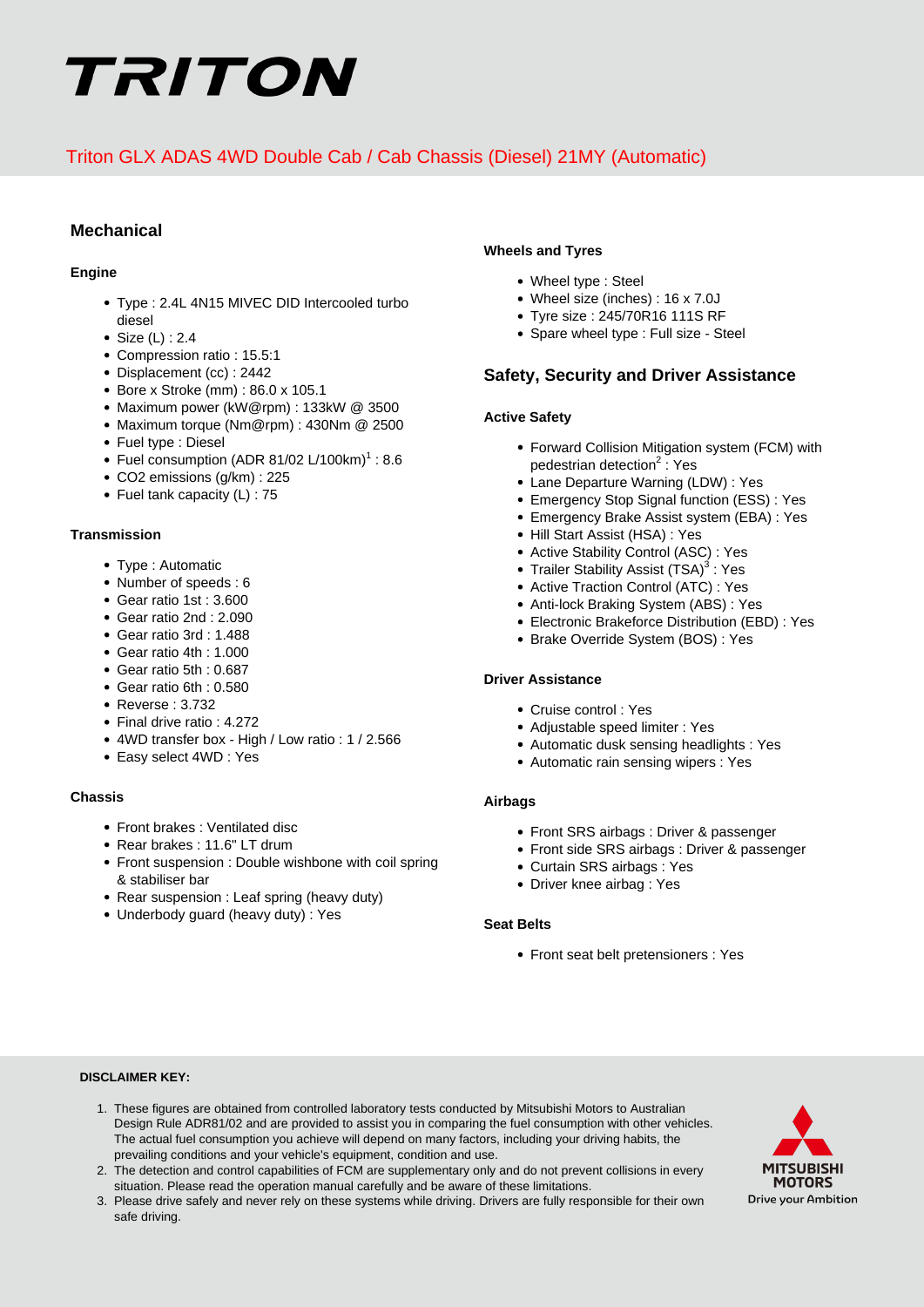# **TRITON**

# Triton GLX ADAS 4WD Double Cab / Cab Chassis (Diesel) 21MY (Automatic)

# **Child Safety**

- ISO-Fix child seat anchorage : 2
- Child restraint top tether : 2
- Child proof rear door locks : Yes
- Power window lock driver control passenger windows : Yes

# **Security**

- Auto door lock : Yes
- Encrypted engine immobiliser : Yes

# **Audio and Multimedia**

- Display audio with touchscreen : Yes
- Screen size (inches) : 6.1
- Speakers : 4
- Bluetooth connectivity with voice control & audio streaming : Yes
- AM/FM radio : Yes
- CD player : Yes
- USB input : 1

# **Comfort and Convenience**

- Keyless entry with central door locking : Yes
- Multifunction steering wheel controls : Yes
- Tilt & telescopic steering column : Yes
- Auto up/down driver control driver side window : Yes
- Side and rear window demisters : Yes
- Accessory socket (12V) : 2

#### **Air Conditioning**

- Manual temperature control : Yes
- Dust and pollen filter : Yes

# **Exterior**

Door handles finish : Material black

# **Lights**

- Headlights low beam : Halogen
- Headlights high beam : Halogen
- Daytime Running Lamps (DRL) : Halogen
- Fog lights (front) : Halogen
- Brake lights : Incandescent

# **Door Mirrors**

- Electric adjustment : Yes
- Finish : Material black

# **Rear Body**

- Cargo tie-down points : 6
- Rear step bumper : Yes

# **Interior**

# **Styling**

• Vinyl floor covering : Yes

#### **Seating**

- Fabric seat trim : Yes
- Driver's seat manual adiustment : Yes
- Front passenger's seat manual adjustment : Yes
- 2nd row centre armrest with cupholders : Yes

#### **Storage**

- Centre console storage box with lid : Yes
- Centre console storage tray : Yes
- Cup holders : 4
- Bottle holders : 4
- Sunglasses storage : Yes
- Door pockets front : Yes
- Seat back pocket driver and passenger : Yes

## **DISCLAIMER KEY:**

- 1. These figures are obtained from controlled laboratory tests conducted by Mitsubishi Motors to Australian Design Rule ADR81/02 and are provided to assist you in comparing the fuel consumption with other vehicles. The actual fuel consumption you achieve will depend on many factors, including your driving habits, the prevailing conditions and your vehicle's equipment, condition and use.
- 2. The detection and control capabilities of FCM are supplementary only and do not prevent collisions in every situation. Please read the operation manual carefully and be aware of these limitations.
- 3. Please drive safely and never rely on these systems while driving. Drivers are fully responsible for their own safe driving.